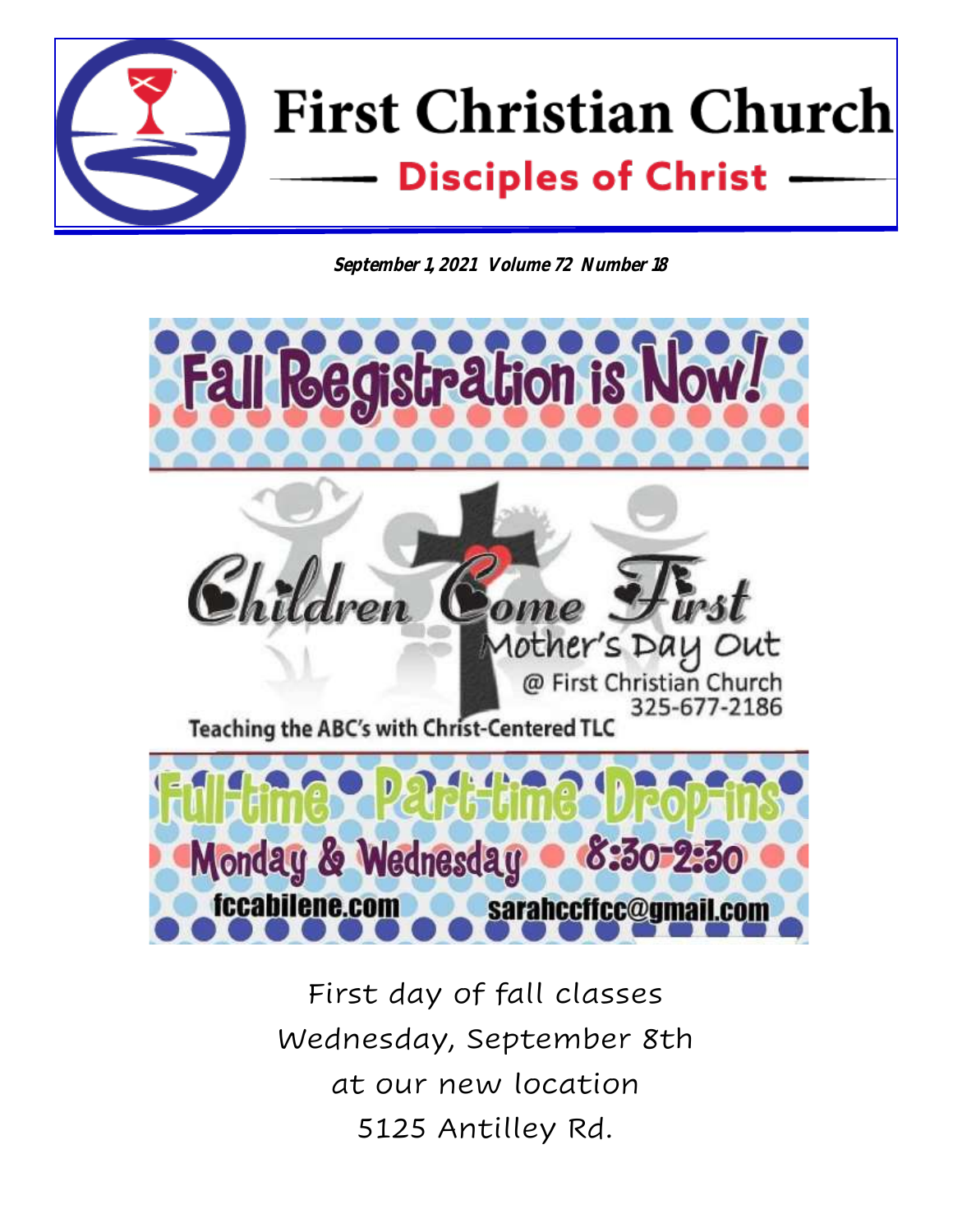

#### **Greetings First Christian Church**

Once again it looks like things have been heating up in the on-going battle with covid. I must confess it is hard to keep track of all the news reports, opinions, statements, fake news, etc. It is difficult to know what is true or not. It is difficult to find one solution that fits everyone's needs. **So how are we to respond?**

**I believe scripture calls us to be watchful of the times that we live in** (1 Peter 5:8). Each of us must decide for ourselves and our families what we feel is best. If you feel you need to stay home, then by all means stay home --- but stay connected to us. We will continue to stream our services on Facebook.

If you feel comfortable with getting vaccinated--then get vaccinated. If you feel that masks help - then feel free to wear masks. **The choice is yours, but also be respectful and supportive of other people's choices.** Let's keep each other safe.

By all means, do social distancing as much as is possible. It is very difficult in our small building to do this but be considerate of one another. To my knowledge we have not had any instances of covid due to exposure here at the church since we started back with "in-Person" worship on 3/7/21. We ask that everyone please continue to be careful. If you are not feeling well, please stay home and take care of yourself, do not expose others to what has made you ill (Flu, cold, etc.).

We will continue to use the individual wrapped communion cups. We will continue to have hand sanitizer available. We will continue to encourage people to use their best judgement, **but most of all we will continue to be the church.** 

We will continue services (of some form) no matter what happens -- those services for now are available both in person and online (streamed on our Facebook page). In the event that we are called upon to make changes we will make the necessary adjustments.

We pray for our community in its fight against Covid. We pray for our first responder and our armed forces. We pray for our church that it will continue to shine the light of Christ. **We pray for YOU!!**

**Love you!!**

#### **Pastor Greg**

**Vol. 72, No. 18 Established 1949—**The Christian Evangel is published bi-weekly (except for holiday weeks) by the First Christian Church (Disciples of Crist): Brenda Harris, editor; Send address or email changes to First Christian Church, P.O. Box 4200, Abilene, Texas, 79608-4200; (325) 677-2186; Unsolicited articles may not be returned. Electronic and email submissions are strongly encouraged. The editor reserves the right to edit articles for grammar, spelling, length and content.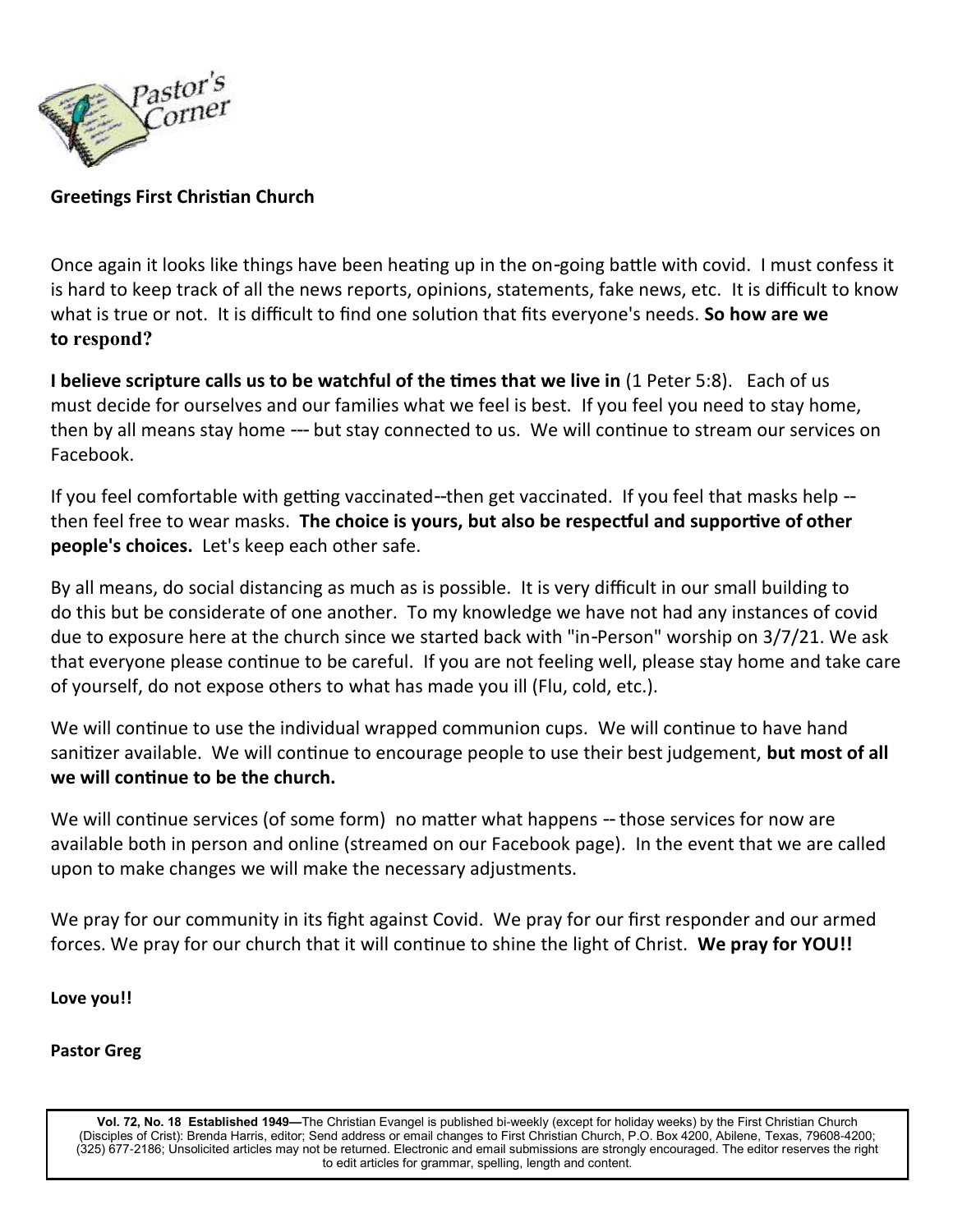## *PRAYER CONCERNS*

### **\* Lesle Paxton**

- **\* LuJeane Adcock,** health concerns, Mother of Tim Adcock
- **\* Raul Garcia, Jr.,** health concerns and in the hospital in Laredo TX, son of Raul

**\* Scottie Myers,** health concerns, brother-in-law of Sindi Whitworth

- **\* Dan & Sandy Owen,** health concerns, Missionaries in Austin
- **\* Gary & Beverly Minnch,** health concerns for Gary
- **\* Bob Milstead, Jr.,** health concerns, son of Bob & Jane Milstead
- **\* Dusty Green,** husband of Gloria Green
- **\* Sandy Clay & Jill Powell,** sisters-in-law of Cathy Clay
- **\* Gary & Beverly Minnch,** health concerns for Gary
- **\* Home Centered Members & Friends**
- **\* Our Military Families & Friends**



**Monday, September 6th Labor Day**

**Church Offices Closed**



Monday, September 13th 4:00 p.m. Finance Committee Meeting 5:30 p.m. Cabinet Meeting

- Sunday, September 19th Guest Minister - Bobby Hawley VP at Christian Church Foundation
	- 5:30 p.m. Ministerial Committee Meeting

Monday, September 27th 5:30 p.m. Board Meeting



Thursday, September 2nd at 6:15 a.m.

It's pay your own way!



| 3rd  | <b>Amethyst Stewart</b>    |
|------|----------------------------|
| 4th  | <b>Bill Arno</b>           |
|      | Tim Adcock                 |
|      | Ryan Thrasher              |
|      | <b>Stephanie McMahon</b>   |
| 5th  | <b>Mary Ellen Campbell</b> |
| 10th | <b>Taylor Christopher</b>  |
| 11th | <b>Sharon Daugherty</b>    |
| 15th | <b>Arritta Bruton</b>      |
|      | Josie Graham               |
| 17th | <b>Raul Garcia</b>         |
| 18th | <b>Brenda Harris</b>       |
|      | 20th Emma Barringer        |
|      |                            |

- **22nd Kelly McDonald-Taylor**
- **23rd Mel Herweck**

The FCC Prayer Team invites you to join them on Sunday afternoon for a time of prayer. They meet every Sunday at 4:00 p.m. here at the church.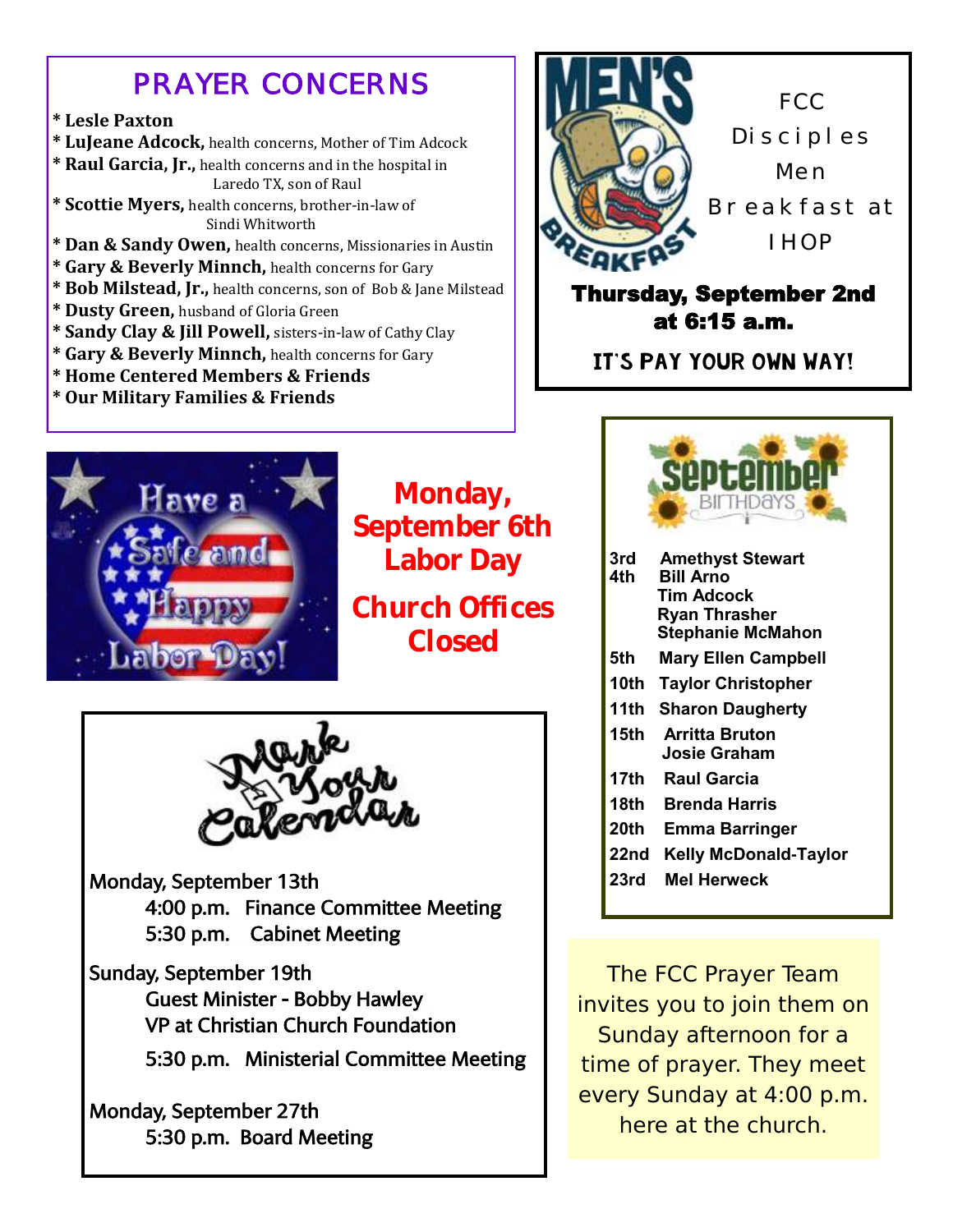## **Salvation Seekers**

(aka Pastor's Class)

Will be starting soon

 Let Pastor Greg know if your child or teen is interested

**Classes will be on Wednesdays at 6:00 p.m. starting on Wed. Sept. 15 — Oct. 20.**



**Congratulations to Daniel McCrory** for being the first recipient of a scholarship from the Ralph Hooks Scholarship fund. Daniel is a Senior at McMurry University. Daniel and his parents Brian and Michelle McCrory are members at FCC.

(To be eligible for our new Scholarship fund you must be a member of FCC (soon to be a member of a Texas DoC church) and going to either TCU or McMurry)



# **Dart League 2021-2022 Let the Games Begin!!**

Thursday, September 9 — FCC @ Hodges Thursday, September 16 — FCC BYE Thursday, September 23 — Victory @ FCC Thursday, September 30 — FCC @ Crescent Heights



## **FUNTIMERS 65+**

Invites anyone who wants to hang out with us.

Join Funtimers on Thursdays from 1:00—3:30pm here at the church for a time of playing board games, dominos, card games and laughter!

**Come Join the FUN!!**

## **First Christian Church - Abilene Offering & Budget Report**

| WEEK ENDING: August 15, 2021   | 4,123.00<br>$\mathbb S$   |
|--------------------------------|---------------------------|
| WEEK ENDING: August 22, 2021   | 2,627.00<br>$\mathcal{L}$ |
| WEEK ENDING: August 29, 2021   | 2,195.00<br>$\mathcal{S}$ |
|                                |                           |
| THIS MONTH TO DATE: Aug. 2021  | \$17,171.42               |
| YEAR TO DATE OFFERINGS:        | \$185,107.18              |
|                                |                           |
| * * * * * * * * *              |                           |
| OFFERING THROUGH July 31, 2021 | \$167,935.76              |
| DISBURSEMENTS THROUGH          | \$166,553.40              |
|                                |                           |

EXCESS (DEFICIT) \$ 1,382.36

**Trunk or Treat 2021—Saturday, October 30th We are starting to collect candy, you will find a box in the foyer and in the hallway by the church offices. Thank you for your donates!!**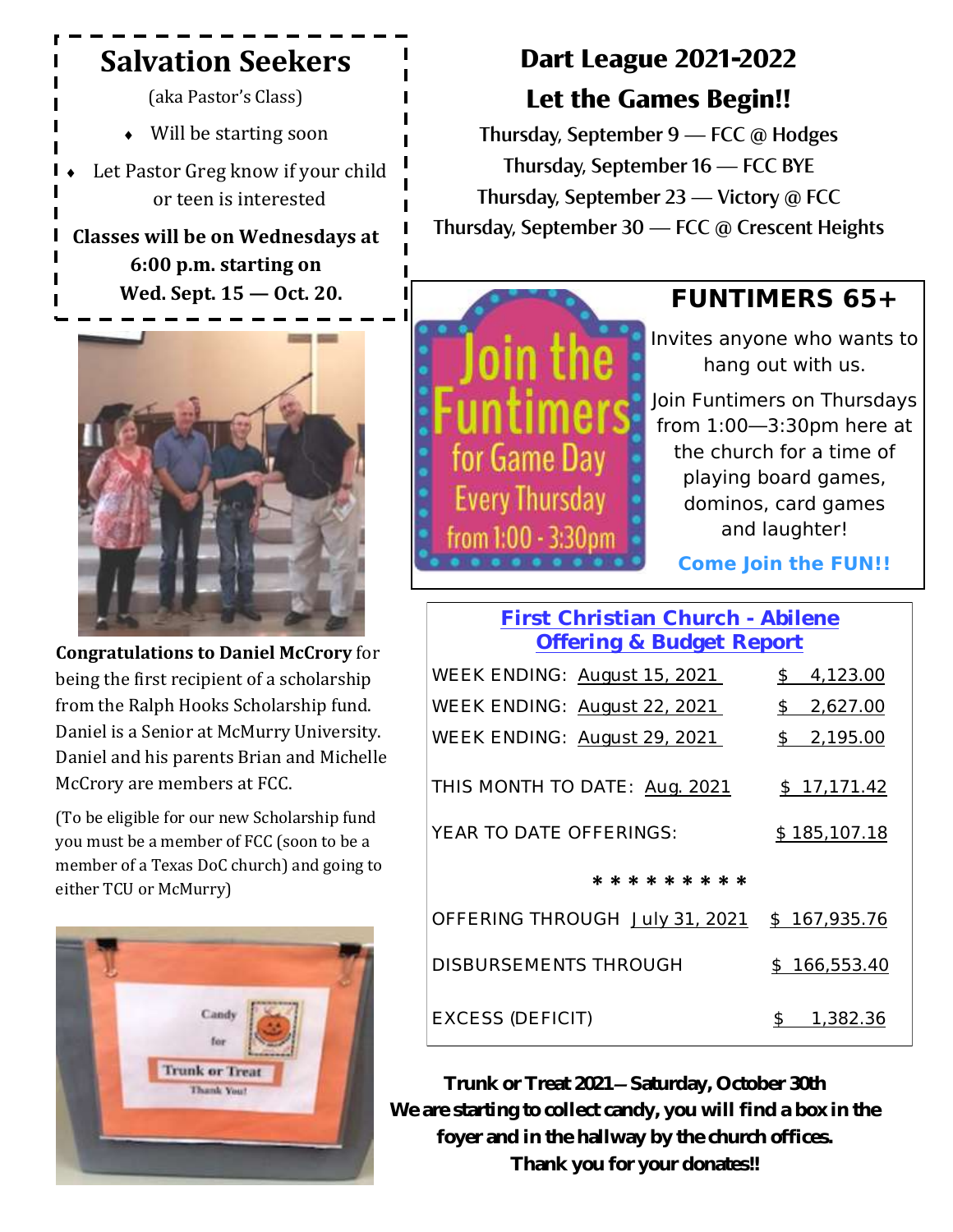**CCSW Disciples Men's Retreat** 

# "THE CHURCH<br>VISION FOR A NEW ERA"

**SEPTEMBER 17-19, 2021** LAKE BROWNWOOD CHRISTIAN RETREAT

Speakers: Rev. Renee Hoke & Rev. Brett Coe



For more information go to ccsw.org and scroll down to Learn More

Disciples Women is excited to announce we are accepting registrations for our *2021 Women's Retreat! "Sweet Friends, Sweet Reunions, Sweet Jesus! October 22-24, 2021 Lake Brownwood Christian Retreat Brownwood, TX*  **Keynote Speaker:** *Donna Snow from Texas Flip and Move Susan Mayo* will be leading the music There will be *Workshop Sessions. Talent Show* which is back by popular demand! A *Silent Auction* with proceeds will be used as seed money for the next year's Women's Retreat. A *Book Swap* if you have books you no longer need but might bless another woman, bring the books and donate them to the swap. There will be more information on the church bulletin board, if you have questions contact our Circle With Faith President - Lesle Paxton